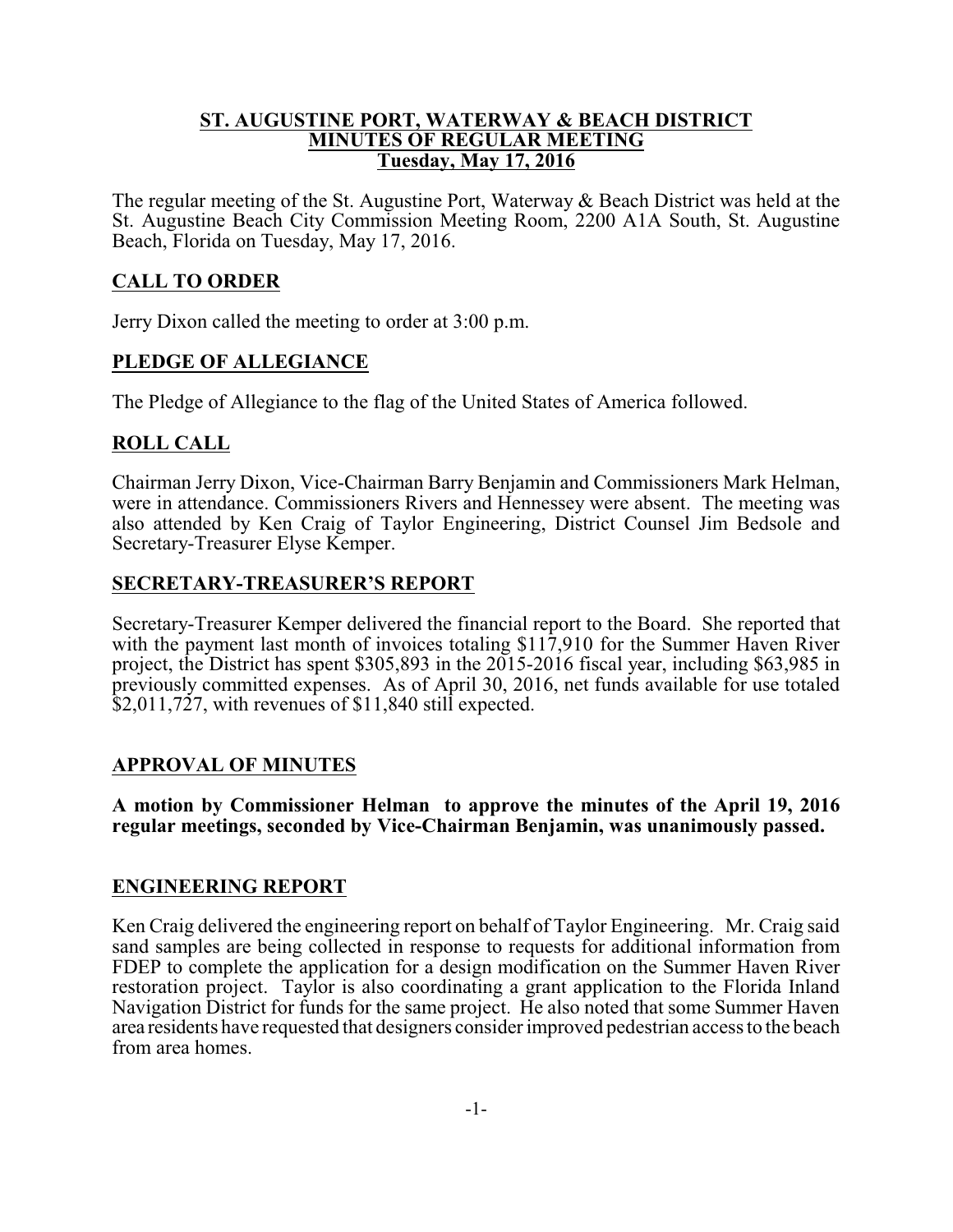Regarding the South Ponte Vedra-Vilano Beach permit, Mr. Craig said Taylor is now conducting turbidity field tests in response to requests for additional information from FDEP. In response to a question by Chairman Dixon, Mr. Craig said the permit is only the initial step required to actually transport and deposit sand from any inlet dredge project to the north beaches. He said any method of transport besides off-shore deposit will require extensive work to route pumping lines and obtain access easements allowing the use of this method, which has been the traditional one used by FIND.

Chairman Dixon said the District agreed to obtain a permit for the North Beaches project but that the District does not have the resources to do anything more for the project than the permit phase.

# **OLD BUSINESS:**

# **A) South Ponte Vedra/Vilano Beach Permitting - Chairman Jerry Dixon**

Chairman Dixon said the scheduled dredging of the Intracoastal Waterway in a joint project by FIND and the Corps of Engineers may possibly fail to take place because of an objection to it filed by parties from the north beaches community. He said it is his understanding the funding will expire soon unless it is used and that the opportunity will be lost because of this litigation. He said the District offered to pay for the permit out of concern for the plight of property owners in the north beaches and because the county has repeatedly refused to sponsor the necessary permit applications for both the north beaches and the Summer Haven River. He said the District has learned through the Summer Haven River restoration that the permitting process is long and expensive, and that actually sponsoring a project is a tremendous burden on the District even where, as with the Summer Haven River, the community fully cooperates with every agency.

As a result, he said he has changed his position regarding any sponsorship of a permit for the South Ponte Vedra-Vilano Beach project, and believes the District should suspend the permit application process at the present time. He said the project will clearly be beyond the resources of the District and will require funding by a larger agency with greater ability to obtain and administer the extensive easements and logistical arrangements necessary to implement the project.

#### **A motion by Chairman Dixon to halt and suspend work on the pending FDEP permit application for the South Ponte Vedra-Vilano Beach restoration project, seconded by Commissioner Helman, was passed unanimously on a roll-call vote.**

After the vote, Chairman Dixon said he still supports the position that the District pay to obtain the permit, but that he will no longer support the District's sponsorship of it.

In a related matter, Secretary-Treasurer Kemper said her firm has been required to provide many hours of service on the Summer Haven River Project which hours are outside of, and in addition to, the services contemplated by their contract with the District. As a result, Ms. Kemper requested leave from the board to charge such time on an hourly basis at the rate of fifty dollars (\$50.00) per hour.